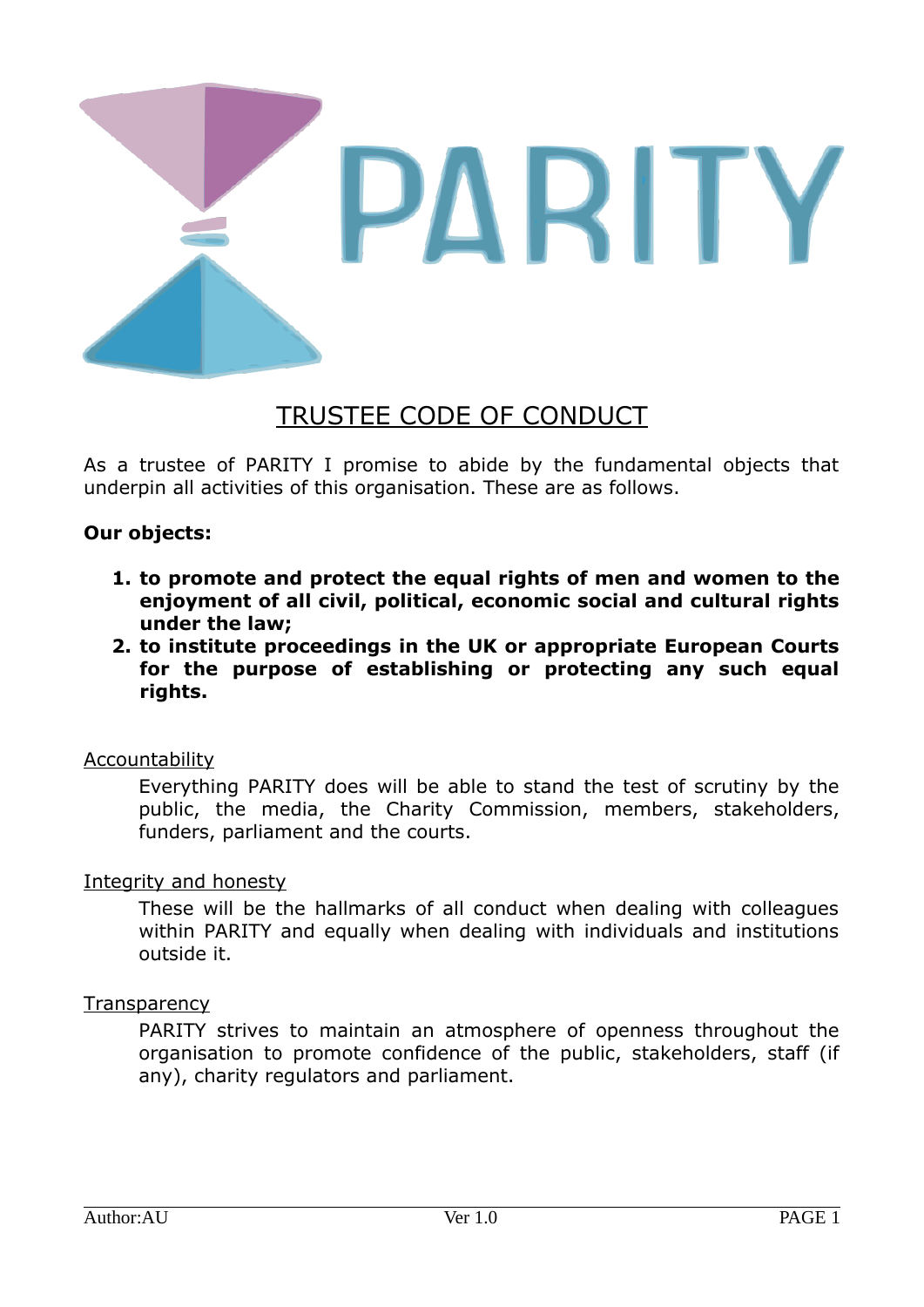Additionally, I agree to the following points.

# Law, mission, policies

I will act within the governing CONSTITUTION of PARITY and abide by the policies and procedures of the organisation.

I will not break the law or go against charity regulations in any aspect of my role of trustee.

I will support the objects and mission of PARITY and act as their guardian and champion.

I will develop and maintain an up-to-date knowledge of PARITY and its environment

## Conflicts of interest

I will always strive to act in the best interests of the organisation as a whole and not as a representative of any group, considering what is best for PARITY and its present and future beneficiaries.

I will declare any conflict of interest, or any circumstance that might be viewed by others as a conflict of interest, as soon as it arises.

I will submit to the judgment of the board and do as it requires regarding potential conflicts of interest.

#### Person to person

I will not break the law, go against charity regulations or act in disregard of organisational policies in my relationships with fellow trustees, staff, volunteers, members, service recipients, contractors or anyone I come into contact with in my role as trustee.

I will strive to establish respectful, collegial and courteous relationships.

Where I also volunteer with the organisation I will maintain the separation of my role as a trustee and as a volunteer.

#### Protecting the organisation's reputation

I will not make public comments about the organisation unless authorised to do so.

Any public comments I make about PARITY will be considered and in line with organisational policy, whether I make them as an individual or as a trustee.

When I am speaking as a trustee of this organisation, my comments will reflect current organisational policy even when these do not agree with my personal views.

When speaking as a private citizen I will strive to uphold the reputation of the organisation and those who work in it.

I will respect organisational, board and individual confidentiality.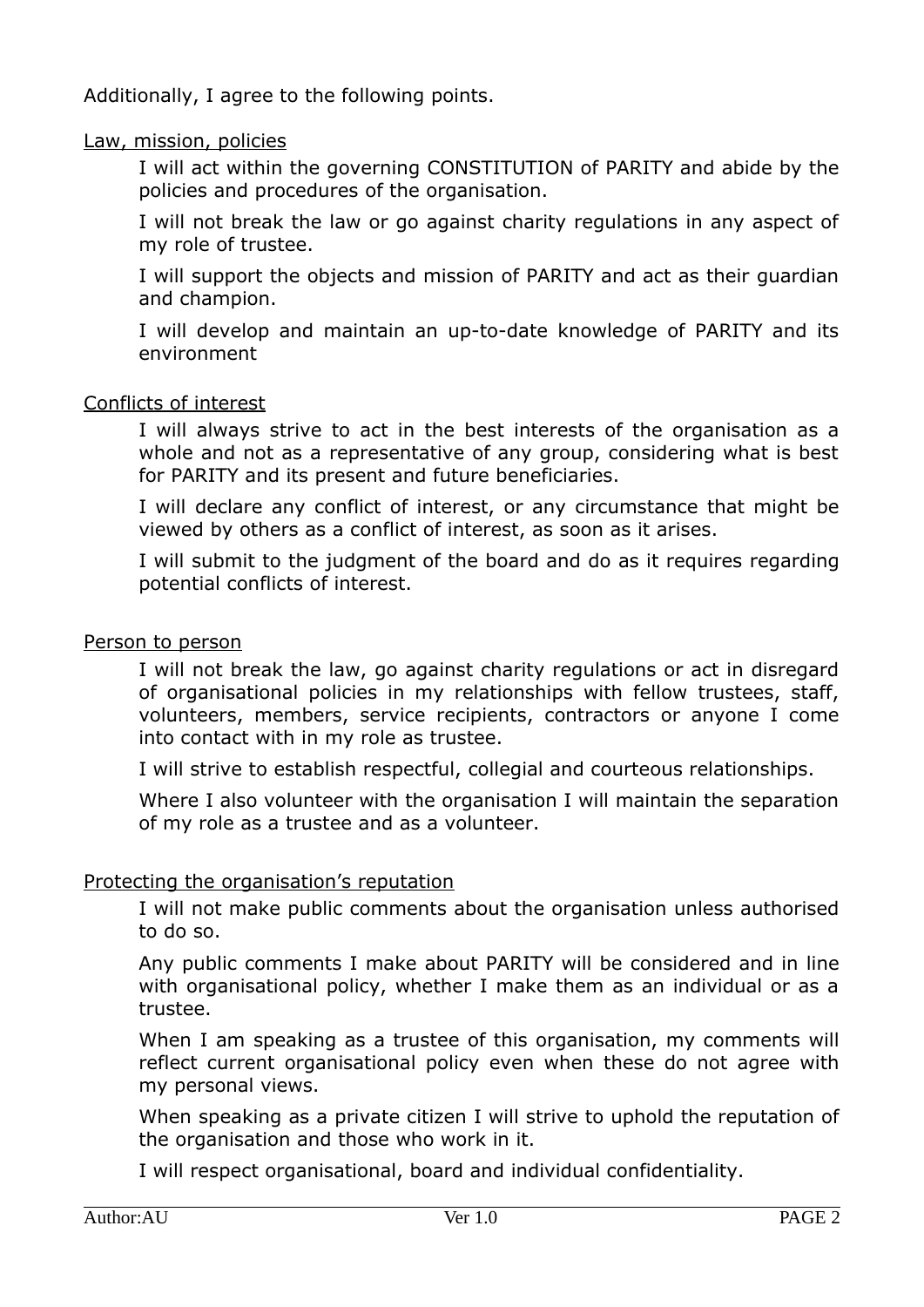# Personal gain

I will not personally gain materially or financially from my role as trustee, unless specifically authorised to do so, nor will I permit others to do so as a result of my actions or negligence.

I will use organisational resources responsibly. I will document expenses and seek reimbursement according to procedure.

I will not accept gifts or hospitality without the prior consent of the chair.

## In the boardroom

I will strive to embody the principles of leadership in all my actions and live up to the trust placed in me by PARITY.

I accept my responsibility to ensure that PARITY is well run and will raise issues and questions in an appropriate and sensitive way to ensure that this is the case.

I will abide by board governance procedures and practices.

I will strive to attend all board meetings, in person or via communication links, giving apologies ahead of time to the chair if unable to attend.

I will study the agenda and other information sent me in good time prior to the meeting and be prepared to debate and vote on agenda items during the meeting.

I will honour the authority of the chair and respect his or her role as meeting leader.

I will engage in debate and voting in meetings according to procedure, maintaining a respectful attitude toward the opinions of others while making my voice heard.

I will accept a majority board vote on an issue as decisive and final.

I will maintain confidentiality about what goes on in the boardroom unless authorised by the chair or board to speak of it.

#### Enhancing governance

I will participate in induction, training and development activities for trustees and identify my own weaknesses and where I need to improve.

I will continually seek ways to improve board governance practice.

I will strive to identify good candidates for trusteeship and appoint new trustees on the basis of merit.

I will support the chair in his/her efforts to improve his/her leadership skills.

I will support the chief executive in his/her executive role and, with my fellow board members, seek development opportunities for him/her.